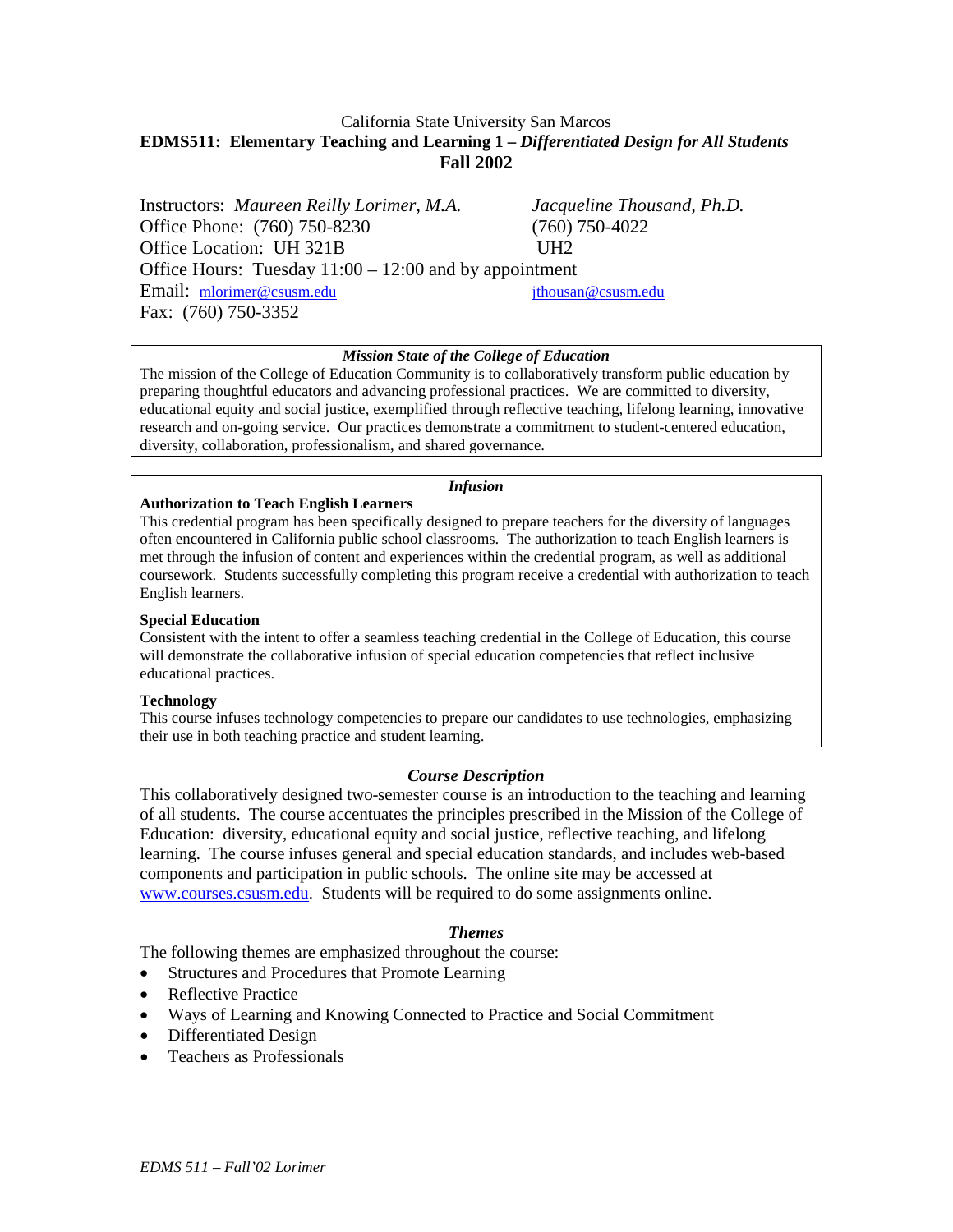# *Required Texts and Web Sites*

- 1. Choate, J.S. (2000). Successful Inclusive Teaching: (3<sup>rd</sup> ed.). Needham Heights, MA: Allyn and Bacon.
- 2. Custom Reader
- 3. Villa, R. and Thousand, J. (1995). Creating An Inclusive School. Alexandria, VA: Association for Supervision and Curriculum Development
- 4. Websites: Course WebCT site: [http://courses.csusm.edu](http://courses.csusm.edu/)

# *California Standards for the Teaching Profession*

- Engaging and supporting all students in learning
- Creating and maintaining effective environments for student learning
- Understanding and organizing subject matter for student learning
- Planning instruction and designing learning experiences for all learners
- Assessing student learning
- Developing as a professional educator

# *Teacher Performance Expectations*

Candidates for the Multiple Subjects Credential will:

- (TPE 1). Make multiple subject matter comprehensible to all students by planning and designing instruction that reflects an understanding of the state-adopted academic content standards
- (TPE 2). Monitor and support student learning during instruction
- 
- (TPE 3). Use, interpret, and give feedback on formal and informal assessment measures
- (TPE 4). Make content accessible to all learners
- (TPE 5).Ensure the active and equitable engagement of all students in the learning process
- (TPE 6).Employ developmentally appropriate teaching practices to all learner (a-d)
- (TPE 7). Demonstrate knowledge and understanding of theories, principles, and instructional practices for teaching English language learners, and employ linguistically appropriate teaching practices for English learners
- (TPE 8). Demonstrate the ability to identify and design effective instruction for the needs, abilities, and development of all children and adolescents
- (TPE 9). Demonstrate the ability to use collaboration, pre-referral (e.g. Student Study Team) and referral processes (e.g. IEP, ITP) to ensure the development of appropriate instruction for learners with unique learning characteristics (also TPE 12)
- (TPE 9). Plan and design learning experiences for children and adolescents that include goals, strategies, activities, materials, and use of technology, that coordinate effectively with academic content and the needs, abilities, and development of all children and adolescents
- (TPE 9). Demonstrate the ability to create, maintain, and reflect upon effective environments for student learning by designing a unit plan that includes authentic reference to effective instructional time allocation and instructional time management (also TPE 10)
- (TPE 11)Demonstrate the ability to maintain effective social environments for student learning by including positive behavior supports and addressing social and emotional development of students in a classroom management plan
- (TPE 12)Develop as a professional educator by demonstrating knowledge and understanding of the professional, legal, and ethical obligations of the teaching profession (also TPE 13).

# *College of Education Attendance Policy*

Due to the dynamic and interactive nature of courses in the College of Education, all students are expected to attend all classes and participate actively. At a minimum, students must attend more than 80% of class time, or s/he may not receive a passing grade for the course at the discretion of the instructor. Individual instructors may adopt more stringent attendance requirements. Should the student have extenuating circumstances, s/he should contact the instructor as soon as possible.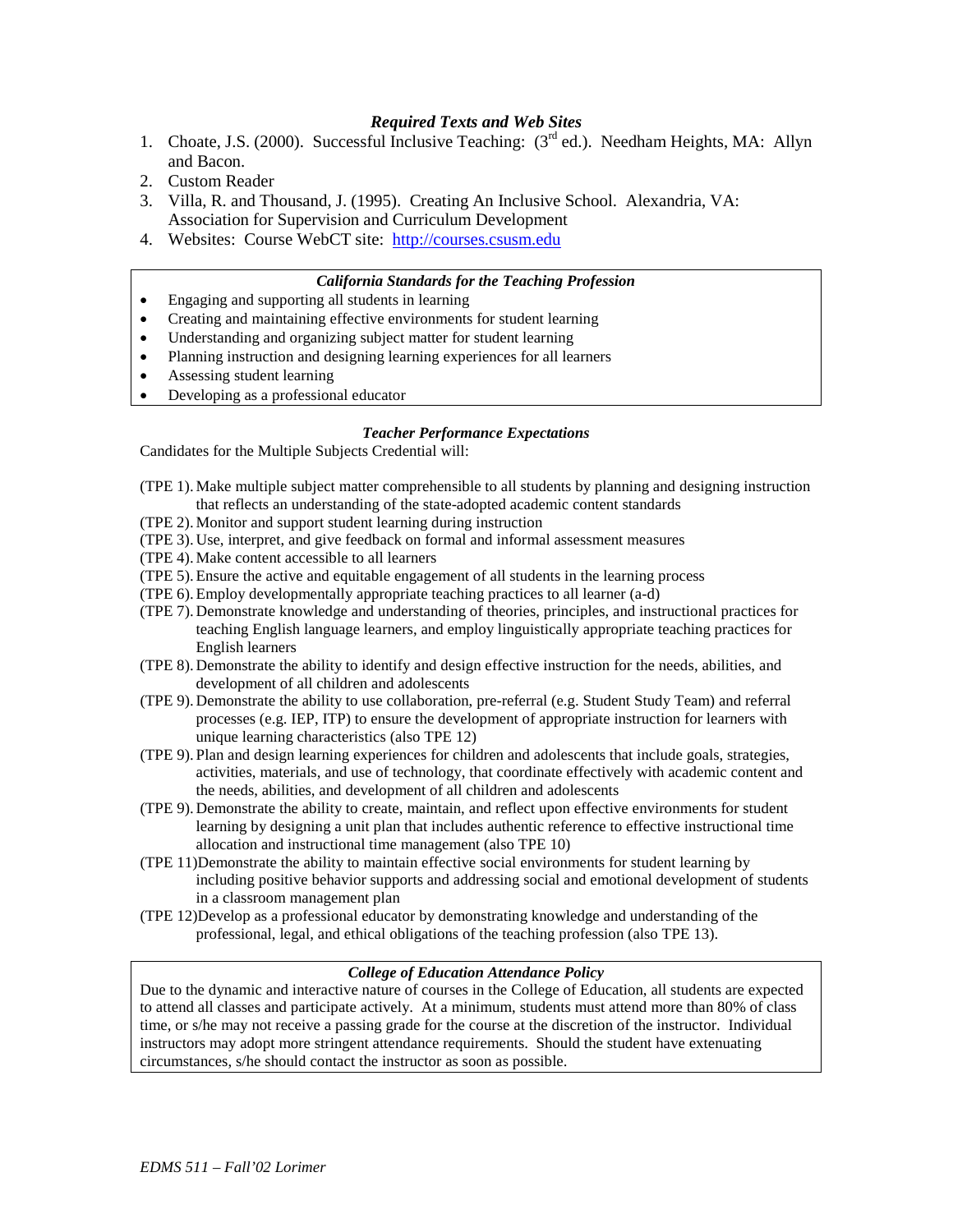# *Course Requirements*

- Attend all class sessions, be on time, stay for the entire session, and contact the instructor and your class partner when you must miss all or part of class.
- Word-process and keep copies of all written work.
- Complete and hand in all assignments on the given due dates for full credit. If you have extraordinary circumstances that impact completion of your assignments, please notify the instructor. Grades on assignments will be lowered by 10% for each day the assignment is late. After one week, the assignment will not be accepted.
- Read and understand the university policy on plagiarism.
- Participate in class discussions and group activities, and demonstrate positive interpersonal skills with classmates, instructor, and guests.

### *Assignments*

*Specific guidelines for all assignments will be provided by the instructor* Attendance and Participation 40 points

|   | Travellative and I differential                                              | TO POILLED. |
|---|------------------------------------------------------------------------------|-------------|
|   | Example Reflections – $(7 \t@ 5 points each)$                                | 35 points   |
|   | $\triangleright$ Goals of Education / Philosophy Statement – due September 5 | 10 points   |
|   | $\triangleright$ Cultural Plunge – due September 12                          | 25 points   |
|   | $\triangleright$ Diversity Questions – due September 26 & October 3          | 30 points   |
|   | $\triangleright$ Case Analysis – due October 10                              | 50 points   |
|   | $\triangleright$ Universal Design/Access – due October 17                    | 30 points   |
| ➤ | Disability Characteristics Matrix – due October 22                           | 30 points   |
| ➤ | Observation Report – due October 24                                          | 50 points   |
|   |                                                                              | 300 points  |

### *Grading Scale*

- A  $90 100\%$
- B  $80 89%$
- C  $70 79%$
- D  $60 69\%$
- F Below 59%

### *Expectations*

Students must come to class prepared to discuss required readings, submit required assignments, and participate in class activities. Teacher education is a professional preparation program, and students will be expected to adhere to standards of dependability, confidentiality, and writing achievement.

If you miss two class sessions, or are late (or leave early) for more than three sessions, you cannot receive a grade of A. If you miss three class sessions, you cannot receive a grade of B.

To receive a teaching credential from the state of California you must maintain a B average (3.0 GPA), with all grades at a C+ or better, in your teacher education courses.